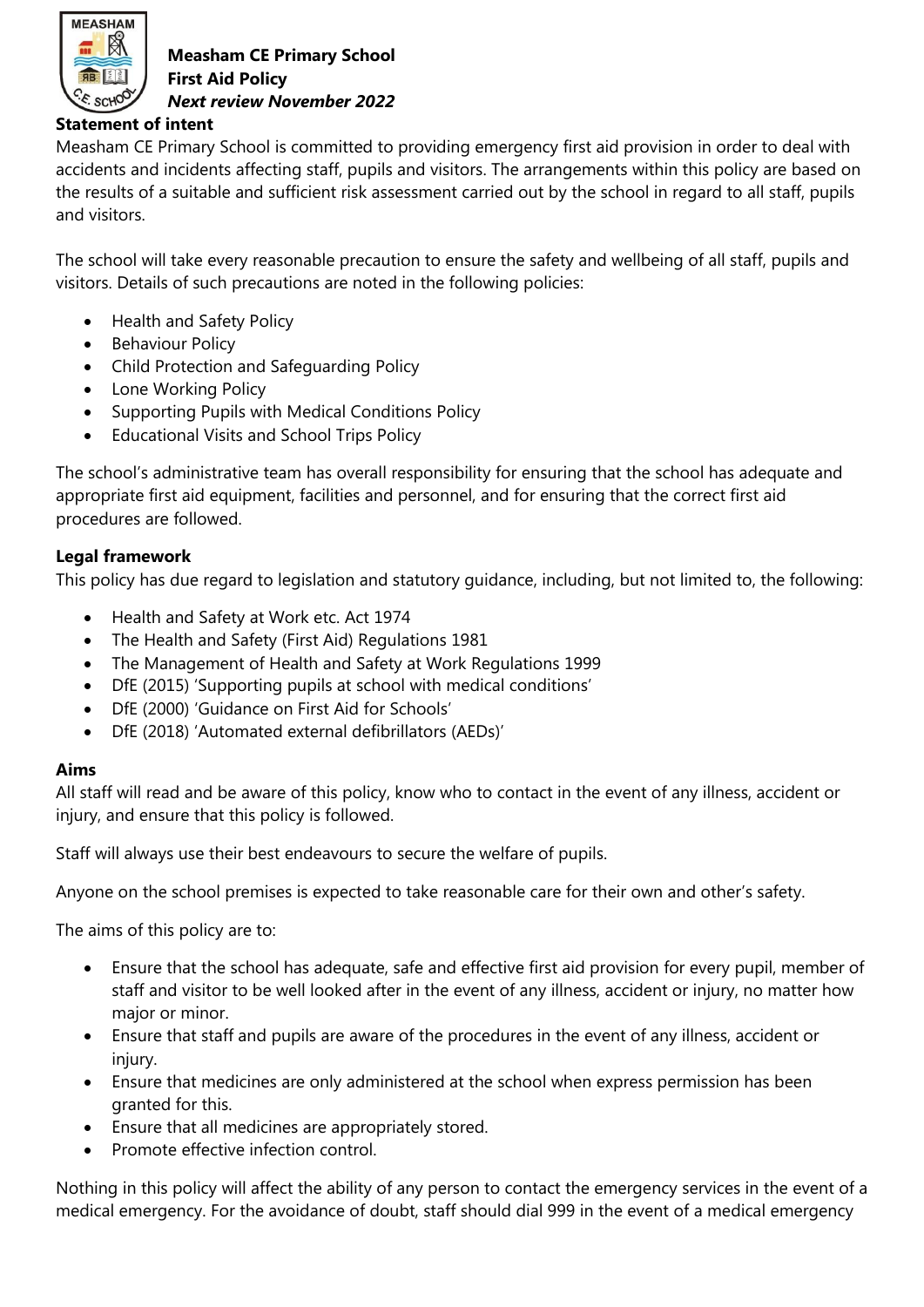

before implementing the terms of this policy and make clear arrangements for liaison with ambulance services on the school site.

To achieve the aims of this policy, the school will have suitably stocked first aid boxes in line with the assessment of needs. Where there is no special risk identified, a minimum provision of first aid items will be as follows:

A leaflet giving general advice on first aid

- 20 individually wrapped sterile adhesive dressings, of assorted sizes
- 2 sterile eye pads
- 4 individually wrapped triangular bandages, preferably sterile
- 6 safety pins
- 6 medium-sized (approximately 12cm x 12cm) individually wrapped sterile unmedicated wound dressings
- 2 large-sized (approximately 18cm x 18cm) individually wrapped sterile unmedicated wound dressings
- 1 pair of disposable gloves
- Equivalent or additional items are acceptable
- All first aid containers will be identified by a white cross on a green background

The lead first aider is responsible for examining the contents of first aid boxes, including any mobile first aid boxes for offsite use – these will be frequently checked and restocked as soon as possible after use. Items will be safely discarded after the expiry date has passed.

First aid boxes are in the following areas:

- The school office
- In the medical room
- In every classroom

#### **First aiders**

The main duties of first aiders will be to administer immediate first aid to pupils, staff or visitors, and to ensure that an ambulance or other professional medical help is called, when necessary.

First aiders will ensure that their first aid certificates are kept up-to-date through liaison with the office manager.

Each classroom's first aiders will be responsible for ensuring all first aid kits are properly stocked and maintained. The first aid appointed person(s) will be responsible for maintaining supplies.

The current first aid appointed person(s) are:

| Sarah Plant    | Tara Aston Wright |
|----------------|-------------------|
| Manda Timbrell | Victoria Rickaby  |
| AJ Purnell     | Anthea booth      |
| Iris Sturdy    | Laura Mearns      |
| Raffa costa    | Roxanna Mawbey    |

Amy Tinkler Gaynor Hart **Lucy Pyecroft** Jessica Moore **Julie Burdett** 

#### **Emergency procedures**

If an accident, illness or injury occurs, the member of staff will assess the situation and decide on the appropriate course of action, which may involve calling for an ambulance immediately or calling for a first aider.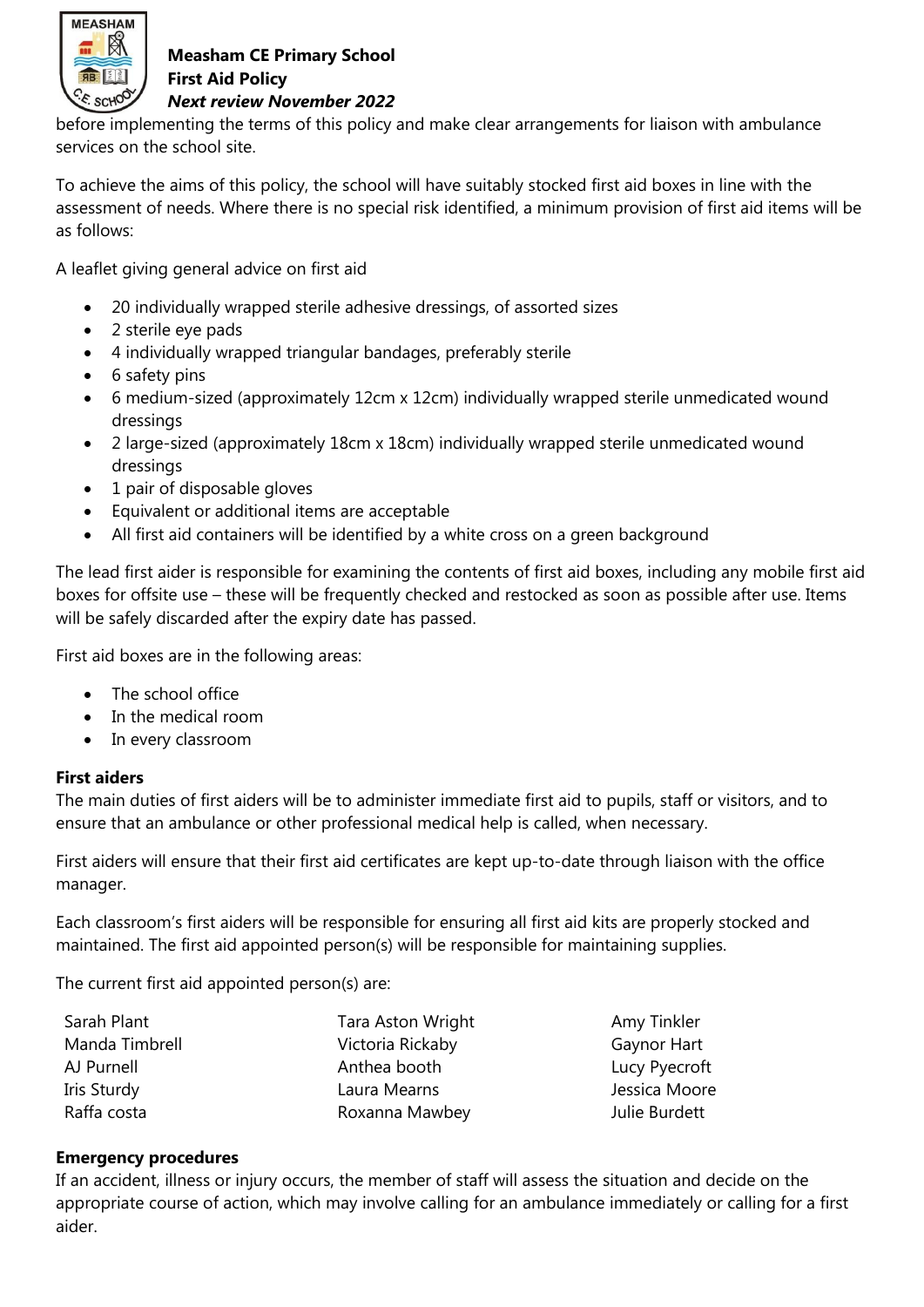

If called, a first aider will assess the situation and take charge of first aider administration.

If the first aider does not consider that they can adequately deal with the presenting condition by the administration of first aid, then they will arrange for the injured person to access appropriate medical treatment without delay.

Where an initial assessment by the first aider indicates a moderate to serious injury has been sustained, one or more of the following actions will be taken:

- Administer emergency help and first aid to all injured persons. The purpose of this is to keep the victim(s) alive and, if possible, comfortable, before professional medical help can be called. In some situations, immediate action can prevent the accident from becoming increasingly serious, or from involving more victims.
- Call an ambulance or a doctor, if this is appropriate after receiving a parent's clear instruction, take the victim(s) to a doctor or to a hospital. Moving the victim(s) to medical help is only advisable if the person doing the moving has sufficient knowledge and skill to move the victim(s) without making the injury worse.
- Ensure that no further injury can result from the accident, either by making the scene of the accident safe, or (if they are fit to be moved) by removing injured persons from the scene.
- See to any pupils who may have witnessed the accident or its aftermath and who may be worried, or traumatised, despite not being directly involved. They will need to be escorted from the scene of the accident and comforted. Younger or more vulnerable pupils may need parental support to be called immediately.

Once the above action has been taken, the incident will be reported promptly to:

- The headteacher.
- The victim(s)'s parents.

#### **Reporting to parents**

In the event of incident or injury to a pupil, at least one of the pupil's parents will be informed as soon as practicable.

Parents will be informed in writing of any injury to the head, whether minor or major, and be given guidance on the action to take if symptoms develop.

In the event of a serious injury or an incident requiring emergency medical treatment, the pupil's class teacher will telephone the pupil's parents as soon as possible.

A list of emergency contacts will be kept at the school office.

#### **Offsite visits and events**

Before undertaking any offsite visits or events, the teacher organising the trip or event will assess the level of first aid provision required by undertaking a suitable and sufficient risk assessment of the visit or event and the persons involved.

For more information about the school's educational visits requirements, please see the Educational Visits and School Trips Policy.

#### **Storage of medication**

Medicines will always be stored securely and appropriately in accordance with individual product instructions, save where individual pupils have been given responsibility for keeping such equipment with them.